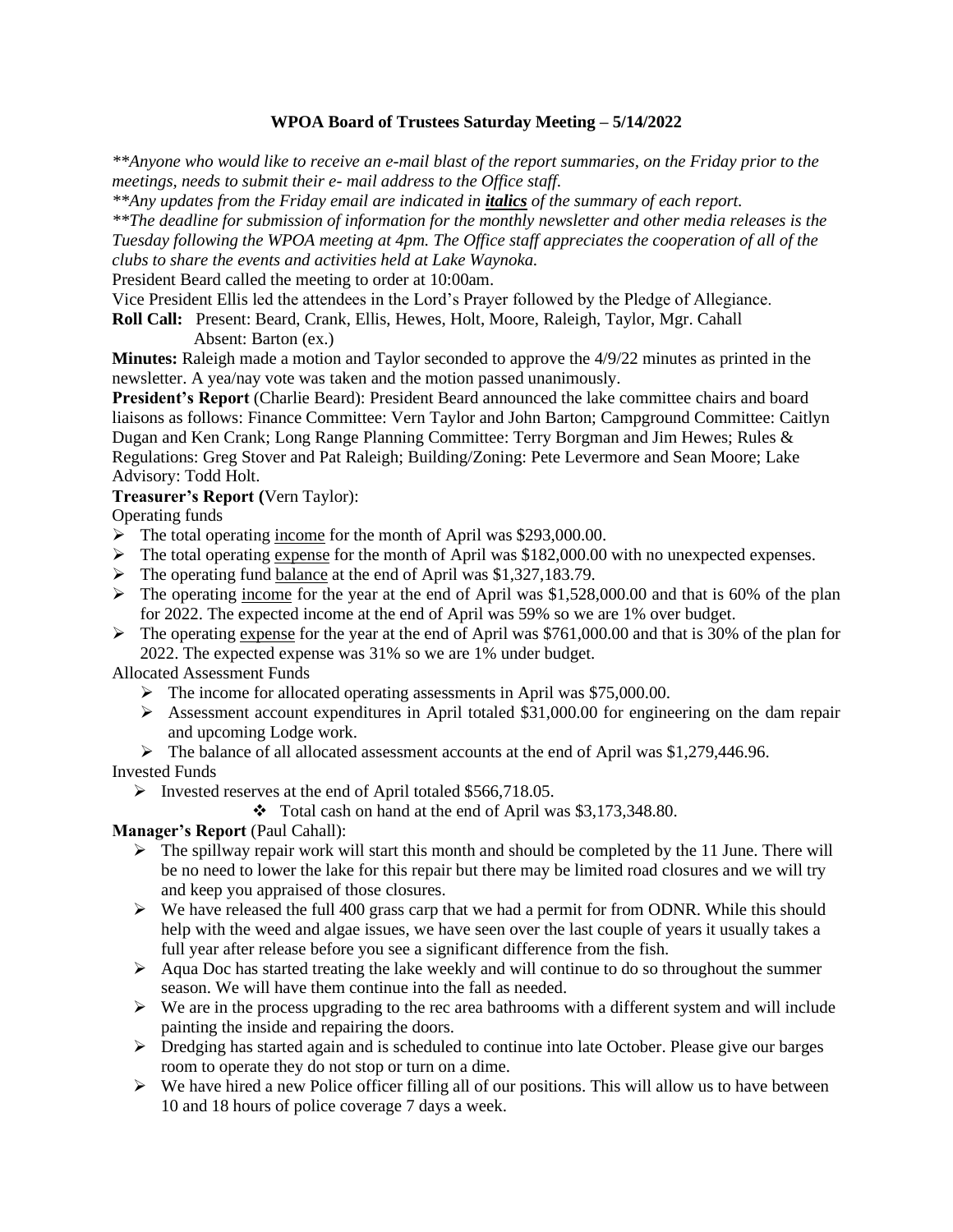$\triangleright$  Maintenance is hard at work getting everything including the pools ready for the start of the season.

| $\sim$                 |     |                          |    |  |  |
|------------------------|-----|--------------------------|----|--|--|
| Calls for Service      | 105 | <b>Animal Complaints</b> |    |  |  |
| Arrests                |     | Doq                      | 26 |  |  |
| Reports                | 29  | Other (Beaver/Fowl)      |    |  |  |
| Citations              |     | <b>Grinder Pumps</b>     | 28 |  |  |
| Warnings               |     | Squad Calls              |    |  |  |
| <b>Security Checks</b> | 146 | Fire Runs                |    |  |  |

**Security Report for April 2022** (Chief Callahan):

#### **Gate Counts**

| RFID Front $-16,490$      | Front Security Lane $-9,848$ |
|---------------------------|------------------------------|
| RFID Rear Entry $-16,443$ | RFID Rear Exits $-18,697$    |

#### **Vehicle Information**

| Vehicle 1391 | Fuel 45.0 | Miles Driven 842.0     |
|--------------|-----------|------------------------|
| Vehicle 1591 | Fuel 21.6 | Miles Driven 301.9     |
| Vehicle 2091 | Fuel 74.6 | Miles Driven $1,169.3$ |

#### **Other News from Security**

- $\triangleright$  The Police Department saw an increase in animal complaints during the month of April. Please make sure all dogs and pets remain on your property or are on a leash while walking them. Citations have been issues to owners with repeated complaints, after multiple verbal warnings, who are failing to comply with this state law.
- $\triangleright$  On top of the numerous animal complaints, the Police Department responded to multiple fights in progress, domestic violence calls, property damage vehicle accidents, as well as disorderly conduct calls.
- $\triangleright$  Reminder: The Ohio State issued burn ban remains in effect through the month of May per Ohio Revised Code section 1503.18. Open burning continues to be prohibited across the state from the hours of 6am-6pm. Signs for the burn ban have been posted at the front and back gates. Members wo plan to burn during the allowed hours are to report the activity to security. For more information, please visit<http://ohiodnr.gov/>
- ➢ Marine Patrol will resume during the month of May. Please obey all boating regulations through the WPOA and the state of Ohio. We want everyone to enjoy their time on the lake while being safe and courteous of others.

*Another Officer, Kyle Adams, has been hired bringing our total to three. This will allow us to provide seven day a week coverage.*

#### **Other Committee Reports:**

**Building** (Pete Levermore/Sean Moore):

| <b>Permit</b>     | <b>April</b> | <b>Year to Date</b> |
|-------------------|--------------|---------------------|
| Residence         |              | 22                  |
| Dock/Boat Lift    |              | 15                  |
| Additions         |              |                     |
| Repair/Replace    |              | 12                  |
| Pool              |              |                     |
| Deck              |              |                     |
| Garage            |              |                     |
| Storage           |              |                     |
| <b>Boat Cover</b> |              |                     |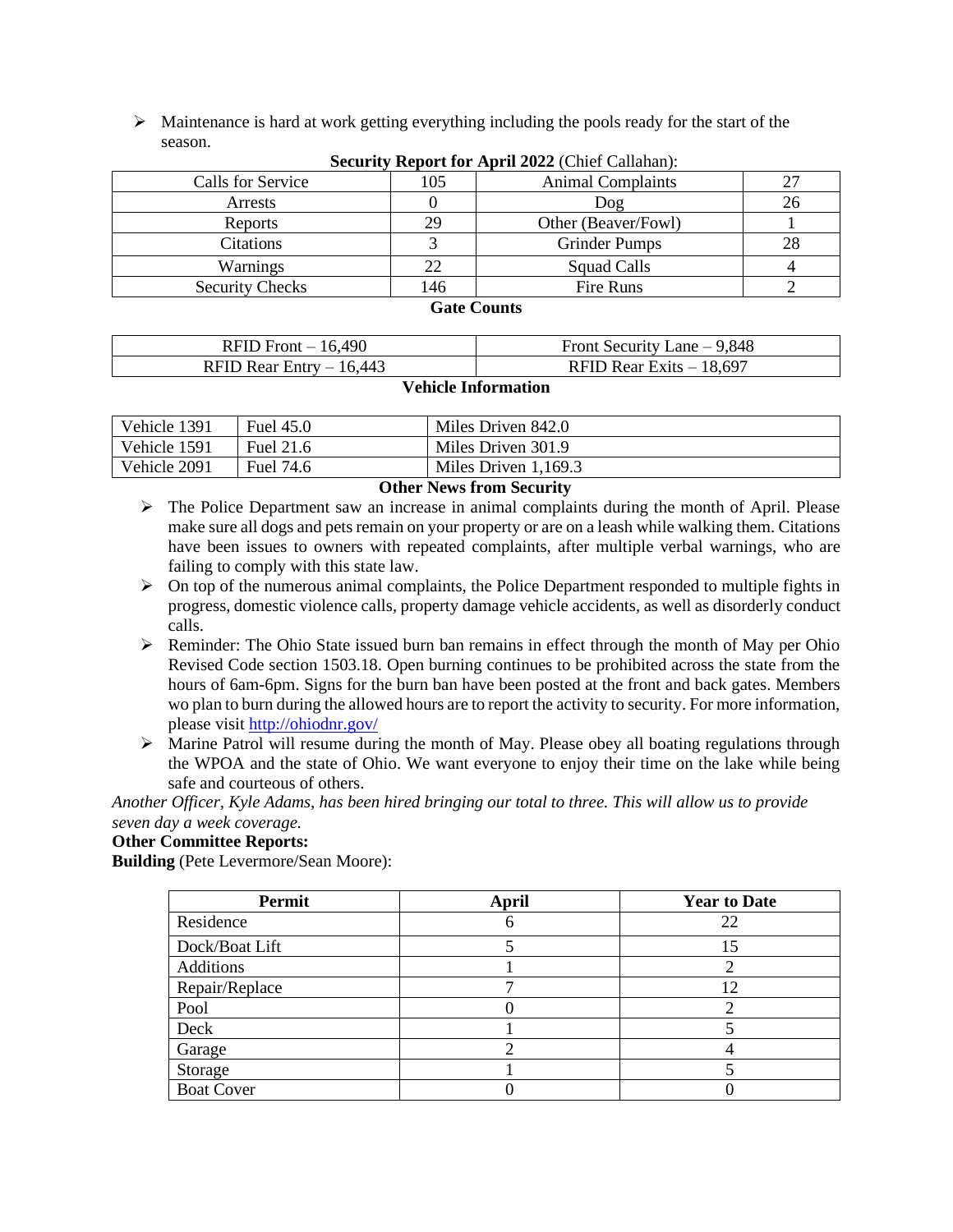| Carport        |    |    |
|----------------|----|----|
| Fence          |    |    |
| Misc           |    |    |
| <b>Totals:</b> | 28 | 7, |

**Election Inspectors/Nominating** (Margi Borgman/Dave Patton/Nan McHugh, Nominating Chairperson): None

### **Lake Advisory** (Todd Holt): None

**Long Range Planning Committee** (Terry Borgman/Jim Hewes): The purpose of this report is to inform the WPOA membership of the recommended strategy for the 2 of 3 Capital Assessment Accounts. The Board needs to recognize the following proposed capital expenditures in the 5-8year proposed capital assessment plan. Next month the lake capital assessment account will be addressed in the same manner. Roads Capital Assessment Account 2022-2026: No board action is required at this time. Improvement capital assessment account 2022-2026: WPOA board action required: The 5 year plan needs review. Expenditure for the lodge exterior walls is in serious need of repair; Lodge and restaurant (\$150k), lounge (\$46k) expenditures for 2024-2025 are in serious need of review if the feasibility study becomes viable. The rec center (\$90k) will be carefully watched as serious expenditures occur in 2023. Carefully considered actions in the 5 year plan period may impact actual and projected savings in the first 12 years. Those projected savings will be eliminated in 2029 and 2030 by increasing expenditures in 2027-2028 and 2029. See income and expenditures charts later in the report. Furthermore, the funds available in 2038 and beyond are also inadequate to meet the future expenditures. The board has the options to consider: do nothing and eliminate expenditures above; Add the recommended assessments; We could advance or delay the listed expenditures; We could reduce expenditures in the 5 year plan to preserve the savings for a longer period (for example: minimize lodge renovation costs) to potentially offset shortfall in 2029/2030.; Table any improvement 2029/2030 decisions until a later time.

**Rules and Regulations** (Greg Stover/Pat Raleigh): None

#### **Unfinished Business:** None

**New Business:** Two variances were presented by Pete Levermore. Lot # 3273 asked for two 4' x 12' dock digouts for a double boat slip. Taylor made a motion and Raleigh seconded to approve the variance. A yea/nay vote was taken and the motion passed unanimously. Lot #3205 would like to increase the covered dock roof area to 600sf. Pete stated that other than boat slips, the maximum allowed is 500sf. They also want a variance to install a metal roof even though the house is not a metal roof. Trustee Holt asked if the roofing materials would be the same color and Pete said they would be but they are two different materials. Holt then asked if the board has ever approved this type of variance before and Pete said no. President Beard asked if someone would like to make a motion to approve the variance. No one did and the motion fell to the floor. Motion # 347 and 348 were made. *Please see Motions & Resolutions below.*

# **Motions & Resolutions:**

- ➢ Motion #347 was made by Raleigh and seconded by Holt to move an additional \$10,000 be added to the capital improvements budget for the maintenance truck purchase. A roll call vote was taken and the motion passed unanimously.
- ➢ Motion #348 was made by Raleigh and seconded by Moore to: In Rules and Regulations Volume 2, Section VIII Docks, Item 2 and section VI Boat Covers Item 3 "Driven posts are not permitted" be removed and replaced with the following:
	- a. Driven post can be permitted on dock and dock covers for limited applications
	- b. The pneumatic hammer used must be less than 300lps and only used on 6" x 6" wood posts.
	- c. All posts on each dock or cover within 3 feet of the shoreline must be dug posts set in concrete.
	- d. Submitted plans must indicate which posts are to be driven if pneumatic hammer is being used.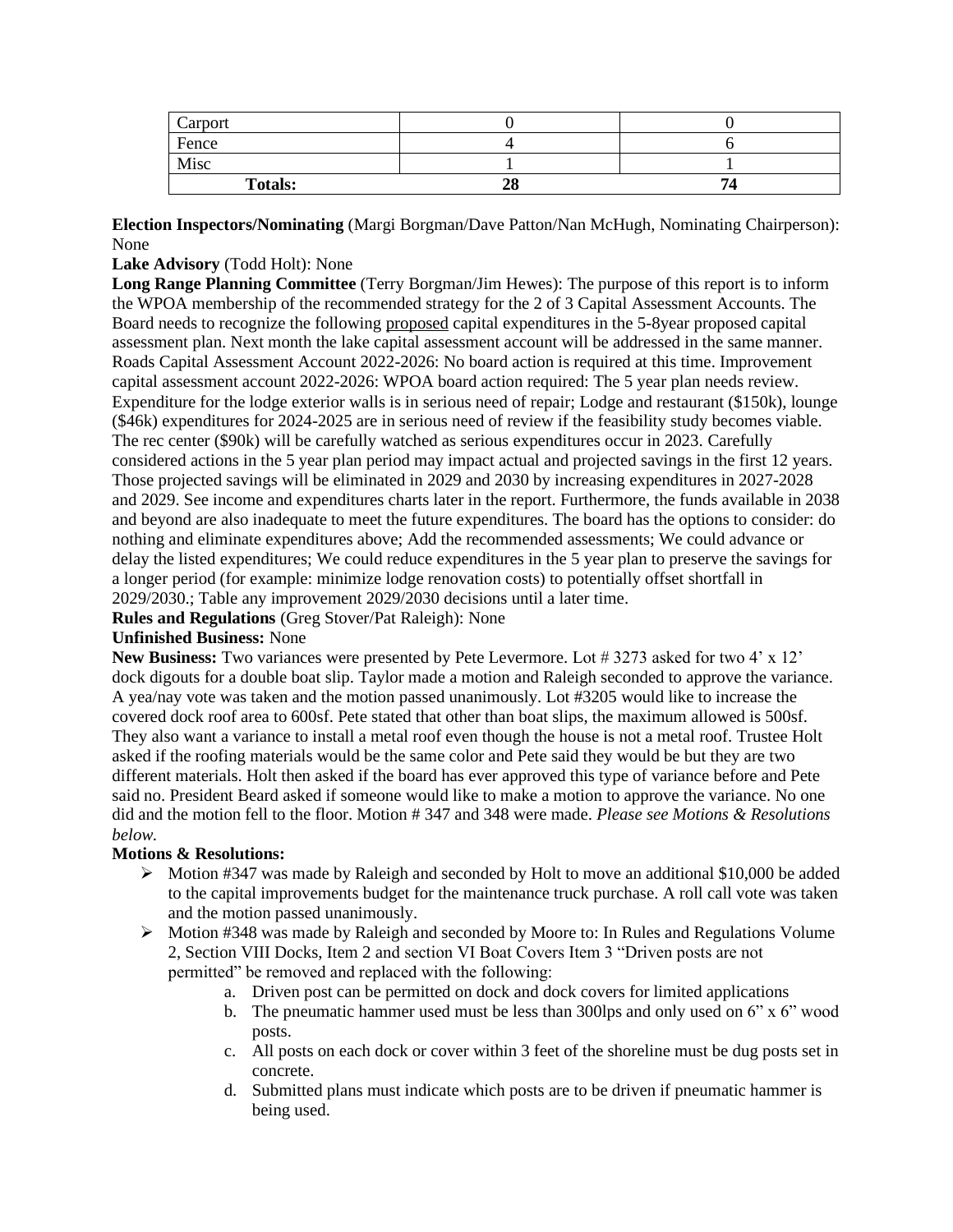e. Pneumatic hammers can only be used between the hours of 8am and 5pm. Discussion: Trustee Hewes asked how deep the posts would be driven as it may penetrate the hard pan. Trustee Raleigh said they are driven 11 feet. Mgr. Cahall responded that, using the drilling method, posts are driven into the hard pan at 3' and then concreted in. VP Ellis asked if the dock post plan is submitted with the permit. Cahall said yes, it is the same procedure just a different method. The preferred method is drilling.

A roll call vote was taken and the motion passed unanimously.

# **Community Organizations:**

- $\triangleright$  Civic Club The annual community yard sale is May 21<sup>st</sup> from 8:30-4:30. We had a flower sale from John's Flowers on May  $1<sup>st</sup>$  and made \$500. Thank you to everyone who supported this event. Bingo will be cancelled on May 28<sup>th</sup> due to the Memorial Day holiday and Music on the Green. Treasurer Taylor asked who is supposed to be maintaining the Civic Club Garden at the back gate. Terry Borgman responded that the club paid for the beautification project but the lake is supposed to maintain it.
- $\triangleright$  Art Club Please see our list of upcoming activities in the email blast and/or newsletter.
- $\triangleright$  Shawnee Women's Club We will be having an ice cream party at the pool on May 27<sup>th</sup> along with a rubber duck regatta. First place wins \$150, second place wins \$100 and third place wins \$50. There are still a few ducks for purchase. Kroger donated the ice cream for the event. Our next meeting is June 1<sup>st</sup> at 10am in the Lodge.

**Board Comments and Concerns:** Trustee Hewes thanked everyone who voted for him. **Membership Compliments and Concerns:**

- $\triangleright$  Dennis Staggs Motion #306 was passed on May 11<sup>th</sup>, 2019 which prohibits a homeowner from having a site in the campground. He was told by the camp manager, overheard Mgr. Cahall talking to someone else and by a Board member that he was grandfathered in. President Beard said the motion was discussed in the Monday night workshop and the majority of the Board agreed to keep the motion as is for this year. VP Ellis said she plans to have the motion revisited later this year. Trustee Hewes would like to have a meeting between the Board and several homeowners with campsites to try to come to a resolution.
- $\triangleright$  Tim Williamson He has noticed rocks being thrown into the lake in the cove areas. He asked the Board to consider placing signs prohibiting rock throwing.
- $\triangleright$  David Wagner Asked that a few Rumpke cans be placed at the entrance and exit of the rear gate so people can dispose of their trash properly instead of throwing it around the lake or on the back road.
- $\triangleright$  Pastor Rex Schrolucke has been praying that the people spreading rumors of wrongdoing will be brought to the light.
- $\triangleright$  Doris Kitchen welcomed campers to meeting. Why are campers being asked to leave if they are homeowners? Taylor said that there are many people on the waitlist and 10% of camping sites are people with second sites and/or homeowners
- $\triangleright$  Jeff Wells Mr. Wells is one of the homeowners affected by this motion. He was also told that he was grandfathered in when he built his home. Trustee Hewes asked who told him that he was grandfathered. Mr. Wells could not remember. President Beard said that the Board is going to revisit the motion this year and that enforcement of the motion is on hold for now.
- $\triangleright$  Randy ? He and family members are campers. They've paid their dues. He would like notice given if they are told to leave or that the fees are going up.
- $\triangleright$  Jerry Abbatiello Asked Mgr. Cahall about the \$70,000 budgeted for the campground projects. Cahall responded that the campground committee has not presented any projects to him or the board this year.
- $\triangleright$  Debbie Kennedy She has been a camper for a long time. She has noticed that some sites are empty and others are unused. She doesn't understand the need to kick people out that want to camp.